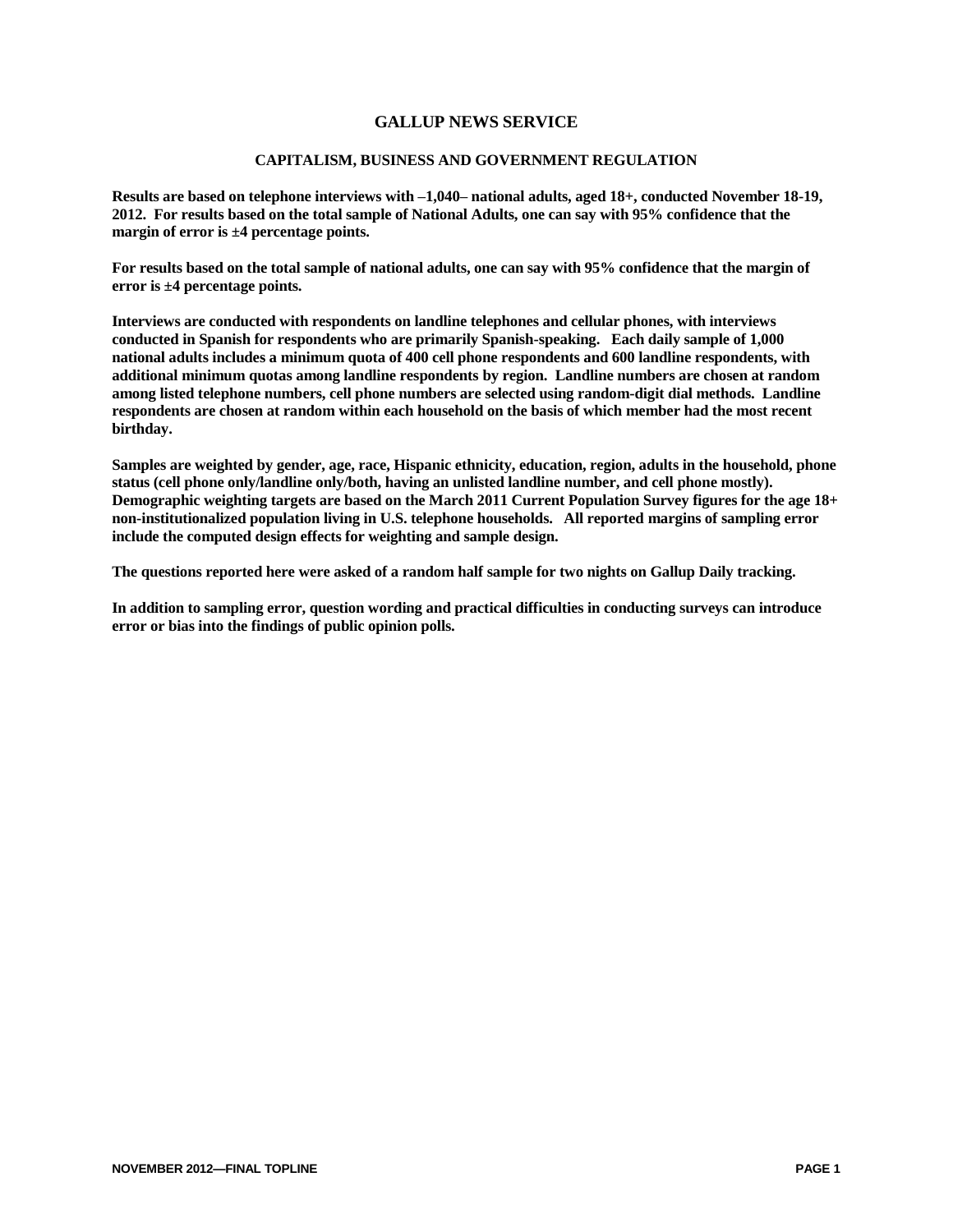1. Would you rather have a job working for the government or working for a business?

|                | Job working for<br>government | Job working for<br>a business | No opinion |
|----------------|-------------------------------|-------------------------------|------------|
| 2012 Nov 18-19 | 35                            | 60                            | 6          |
| 2010 Jan 26-27 | 35                            | 59                            | 6          |

2. Just off the top of your head, would you say you have a positive or negative image of each of the following. How about – [RANDOM ORDER]?

| 2012 Nov 18-19<br>(ranked by "positive") | <b>Positive</b> | <b>Negative</b> | No opinion     |
|------------------------------------------|-----------------|-----------------|----------------|
| Small business                           | 95              | 4               |                |
| Free enterprise                          | 89              | 7               | $\overline{4}$ |
| Entrepreneurs                            | 86              | 10              | 5              |
| Capitalism                               | 61              | 31              | 8              |
| Big business                             | 58              | 39              | 3              |
| The federal government                   | 51              | 46              | 3              |
| Socialism                                | 39              | 54              | 8              |

## **FULL RESULTS AND TRENDS**:

### **A. Free enterprise**

|                | Positive | Negative | $No$ opinion |
|----------------|----------|----------|--------------|
| 2012 Nov 18-19 | 89       |          | Δ            |
| 2010 Jan 26-27 | 86       | 10       | 4            |

## **B. Big business**

|                          | Positive | <b>Negative</b> | No opinion |
|--------------------------|----------|-----------------|------------|
| 2012 Nov 18-19           | 58       | 39              | 3          |
| 2010 Jan 26-27           | 49       | 49              | 2          |
| <b>C.</b> Small business |          |                 |            |
|                          | Positive | <b>Negative</b> | No opinion |
| 2012 Nov 18-19           | 95       | $\overline{4}$  | 1          |
| 2010 Jan 26-27           | 95       | $\overline{4}$  |            |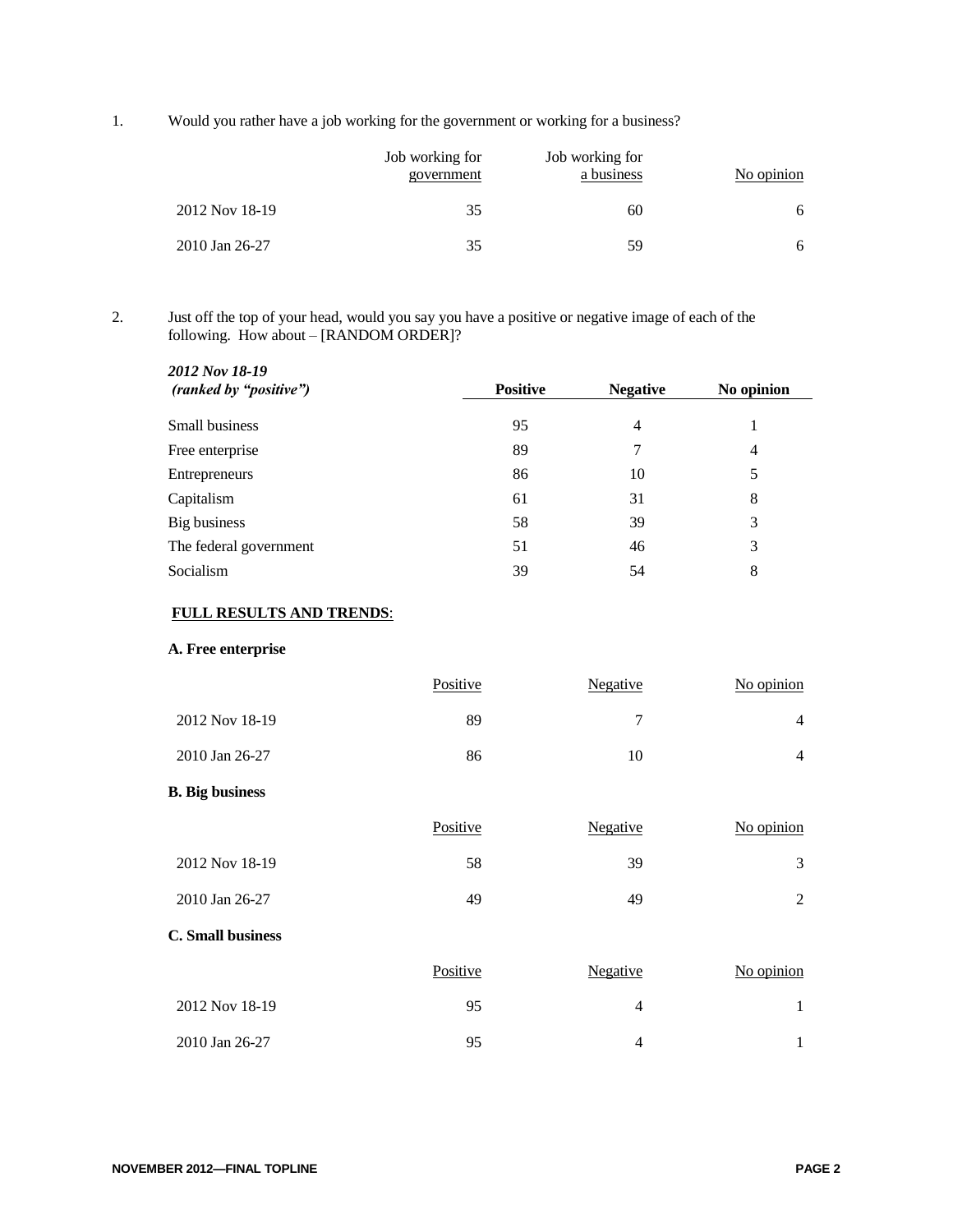## **Q.2 (IMAGES OF BUSINESS CONCEPTS) CONTINUED**

### **D. Entrepreneurs**

|                           | Positive | Negative | No opinion     |
|---------------------------|----------|----------|----------------|
| 2012 Nov 18-19            | 86       | 10       | 5              |
| 2010 Jan 26-27            | 84       | 10       | 6              |
| E. Capitalism             |          |          |                |
|                           | Positive | Negative | No opinion     |
| 2012 Nov 18-19            | 61       | 31       | 8              |
| 2010 Jan 26-27            | 61       | 33       | $\overline{7}$ |
| F. Socialism              |          |          |                |
|                           | Positive | Negative | No opinion     |
| 2012 Nov 18-19            | 39       | 54       | 8              |
| 2010 Jan 26-27            | 36       | 58       | 6              |
| G. The federal government |          |          |                |
|                           | Positive | Negative | No opinion     |

| 2012 Nov 18-19 |    | 46 |  |
|----------------|----|----|--|
| 2010 Jan 26-27 | 46 |    |  |

## Q.3/4 ROTATED

3. Do you generally believe that when small businesses earn a profit, it helps the U.S. economy, doesn't affect the U.S. economy much, or hurts the U.S. economy?

|                | Helps economy | Doesn't affect<br>economy much | <b>Hurts</b><br>economy | No opinion |
|----------------|---------------|--------------------------------|-------------------------|------------|
| 2012 Nov 18-19 | 84            |                                | 3                       |            |
| 2010 Jan 26-27 | 85            |                                |                         |            |

### 4. Do you generally believe that when big businesses earn a profit, it helps the U.S. economy, doesn't affect the U.S. economy much, or hurts the U.S. economy?

|                | Helps economy | Doesn't affect<br>economy much | Hurts<br>economy | No opinion |
|----------------|---------------|--------------------------------|------------------|------------|
| 2012 Nov 18-19 | 64            |                                |                  |            |